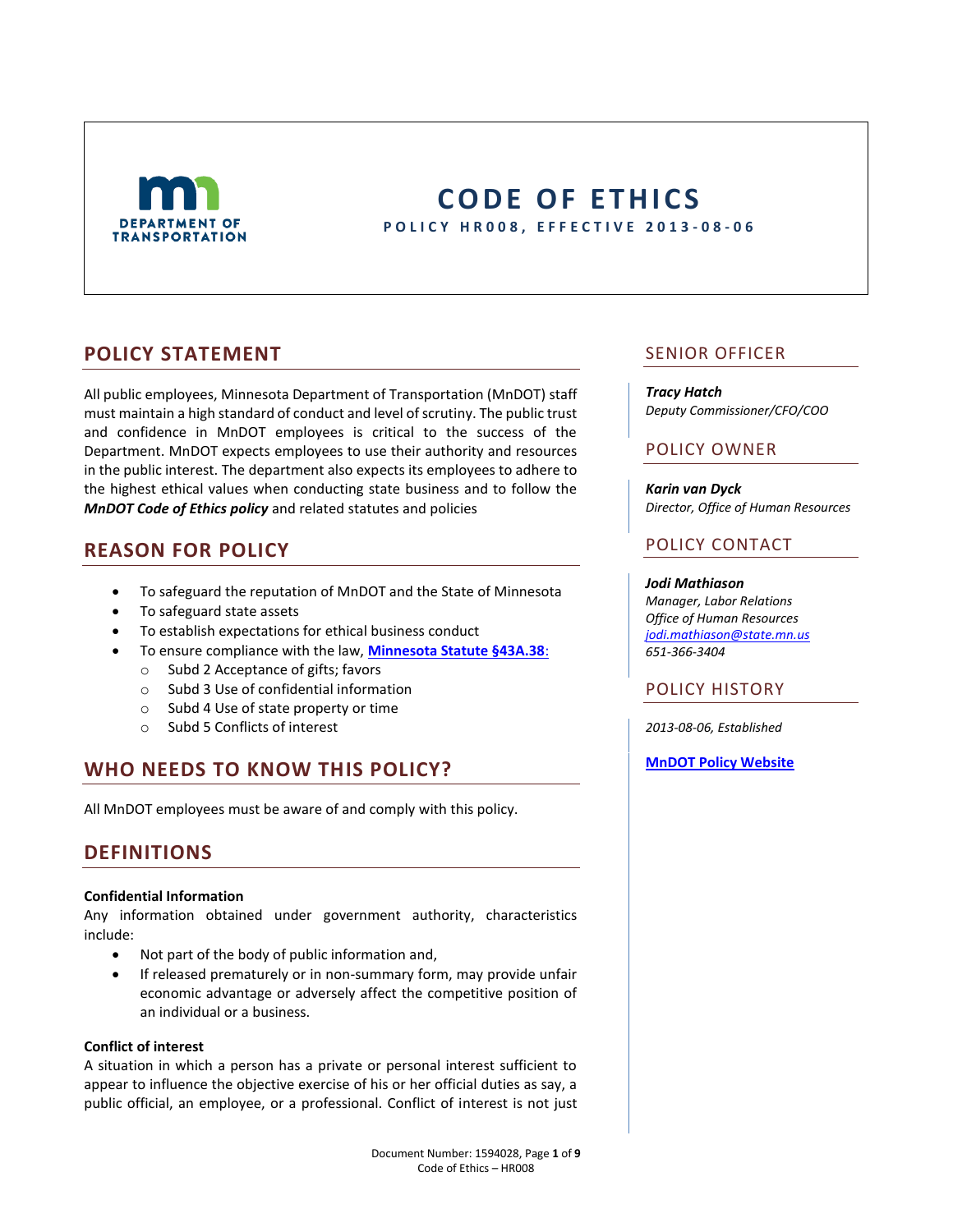about money. It is about the presence of factors – any factors – that a reasonable person might think is likely to bias the objectivity of the decision-making process.

### **Honorarium**

An honorarium is "a payment for a service (as making a speech) on which custom or propriety forbids a price to be set." *(Source: Merriam Webster)*

### **Nominal value**

Not having market value

### **Private interest**

Any interest, including but not limited to a financial interest, whereby the employee would gain a benefit, privilege, exemption or advantage that is not available to the public.

# **PROCEDURES**

State law requires all executive branch employees to comply with **[Minnesota Statutes §43A.38](https://www.revisor.mn.gov/statutes/?id=43a.38)**. Compliance with the policy is mandatory and employees who fail to comply are subject to discipline, up to and including discharge from employment. Employees must discuss any questions they have about the policy and potential violations with their supervisor or Human Resources

### **Acceptance of gifts, favors**

Employees may not receive anything of value for doing their state job, except for the compensation and benefits provided by the state. They may not receive any payment of expense, compensation, gift, reward, gratuity, favor, service, promise of future employment, or the promise of a future benefit, except those provided by the state.

The *only exceptions* to this ban on the acceptance of gifts are as follows:

- Snacks or refreshments provided at a meeting, conference or other event as a normal courtesy offered to all attendees.
- Gifts of "nominal value" are unsolicited and infrequent. Nominal value means not having a market value. A good question to ask is whether the employee could sell the gift to a third party. If that is a reasonable possibility, the gift is *not* nominal. Some examples of gifts of nominal value:
	- o Pens, cups, t-shirts, totes, flash drives or other trinkets bearing a company's name/logo, that do not have a value greater than \$10.00 and whose main purpose is to advertise the company
	- o Plaques or mementos recognizing individual service in a field of specialty or to a charitable cause
- Payment or reimbursement of expenses for travel or meals that:
	- o are not reimbursed by the state,
	- o have been approved in advance by the employee's supervisor,
	- o are associated with a work assignment, and
	- o do not create a conflict of interest
- Honoraria or expenses paid for papers, talks, demonstrations, or appearances that are*:*
	- o made by employees on their own time,
	- o not part of their regular job duties, and
	- o do not result in a conflict of interest
- Food and lodging from a vendor if the employee:
	- $\circ$  is planning a MnDOT-sponsored meeting where the facility for the meeting has been selected, and a major requirement of planning involves testing food, accommodations, and services from the vendor, and
	- o Has approval from the Commissioner, Minnesota Management & Budget using the "Meeting Planner's Request for Exemption" form.

## **Use of confidential information**

Employees may not use confidential information learned because of their MnDOT job to further their own private interest. Additionally, employees may not accept outside employment that requires them to disclose or use confidential information.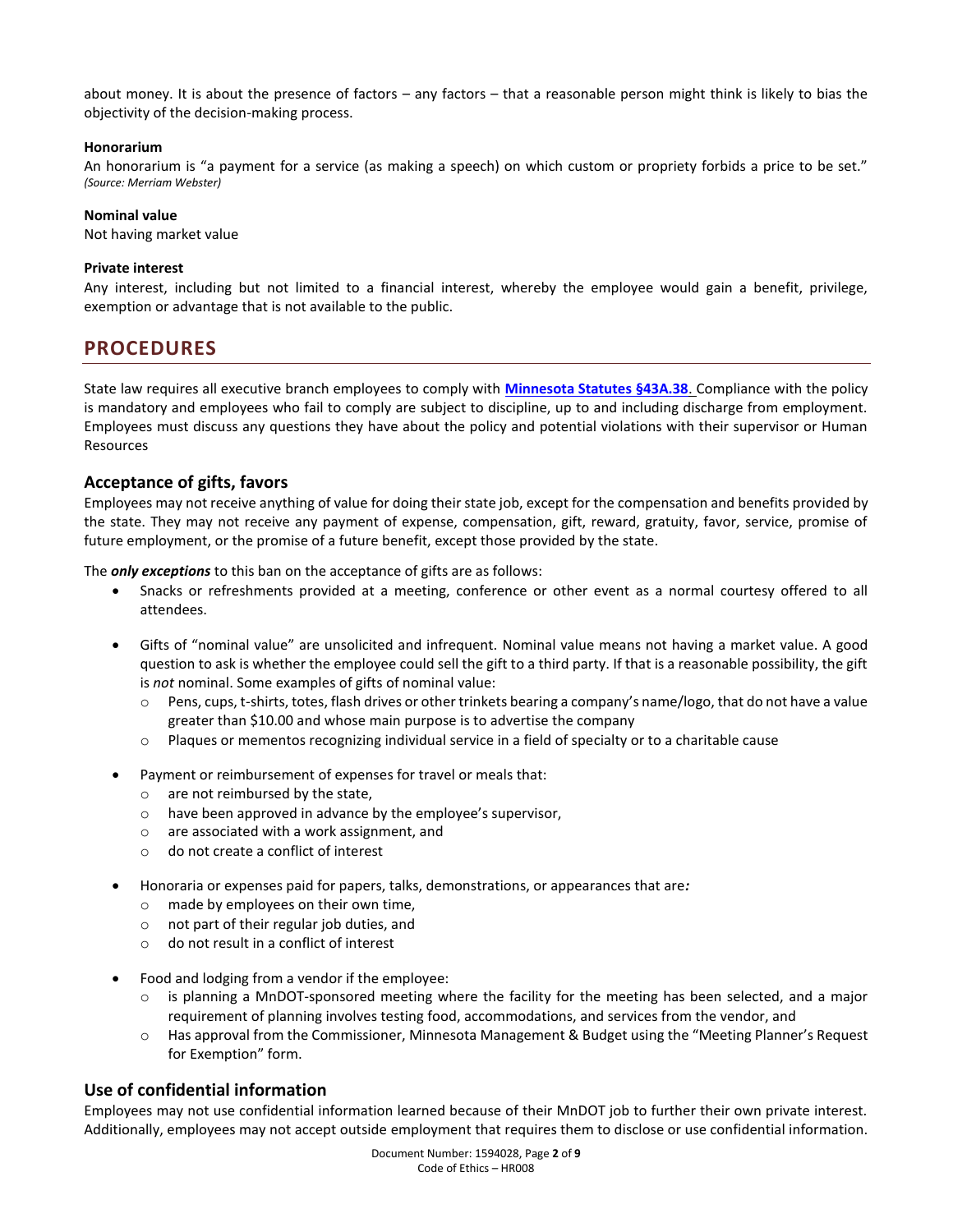- "Confidential Information" is as any information obtained under government authority which has not become part of the body of public information and which, if released prematurely or in non-summary form, may provide unfair economic advantage or adversely affect the competitive position of an individual or a business.
- "Private interest" means any interest, including but not limited to a financial interest, whereby the employee would gain a benefit, privilege, exemption or advantage that is not available to the public.

## **Use of state property or time**

Employees may not use state work time, supplies, equipment, or other property for their private interests.

The *only exception* is that an employee may use state time, property, or equipment to *communicate electronically* for other purposes provided such use:

- Results in no additional charge to MnDOT or a charge so small as to make accounting for it unreasonable or administratively impractical
- Is limited and reasonable
- Is during non-working hours or results in very limited state work time lost
- Does not adversely affect employee performance or the performance of other employees
- Can withstand public scrutiny without embarrassment to MnDOT

The Minnesota Department of Transportation (MnDOT) fully adopts the updated state policy, **[Statewide Policy: Appropriate](https://mn.gov/admin/assets/ElecComm-final-1-11-2012_tcm36-206403.pdf)  [Use of Electronic Communication and Technology](https://mn.gov/admin/assets/ElecComm-final-1-11-2012_tcm36-206403.pdf)**, issued by Minnesota Management & Budget in December 2012.

## **Conflicts of Interest**

Employees must avoid any action, whether or not specifically prohibited by law or regulation, which might result in a conflict of interest or the appearance of a conflict of interest. Conflicts of interest include, but are not limited to, the following actions:

- Using an employee's official position to secure benefits, privileges or advantages for the employee, the employee's immediate family or an organization the employee is associated with, which are different than those available to the general public
- Accepting employment or establishing a contractual relationship that will affect the employee's independence of judgment in the exercise of official duties; for example, accepting employment with a business that is subject to the direct or indirect control, inspection, review, audit or enforcement by the employee
- Acting as an agent or attorney in a matter pending before MnDOT, except in the proper discharge of official duties or on the employee's behalf
- Competing with the state where the state is currently engaged in a service or where the state has expressed an intention to engage in competition for providing a service, unless the state waives this clause
- Using state time, facilities, equipment, supplies, badge, uniform, prestige or influence of state office or employment for private gain
- Receiving money or anything of value from anyone other than the state for performing your state job duties in the regular course or hours of state employment

# **RESPONSIBILITIES**

### **Employees**

- All employees have a responsibility to familiarize themselves with the Code of Ethics policy.
- Employees must discuss any questions they have about the Code of Ethics policy and potential violations with their supervisor or Human Resources.

### **Conflicts of Interest**

- When faced with a potential or actual conflict of interest employees must notify their supervisor, manager or Human Resources as soon as possible (but no more than three working days).
- If the conflict of interest or an appearance of a conflict of interest is created by outside employment the employee must:
	- o Notify his or her supervisor, the Office Director, District Engineer or Human Resources *in writing prior to accepting outside employment.*
	- $\circ$  If permitted to accept the outside employment, request time off to engage in outside employment that occurs during MnDOT regularly scheduled work.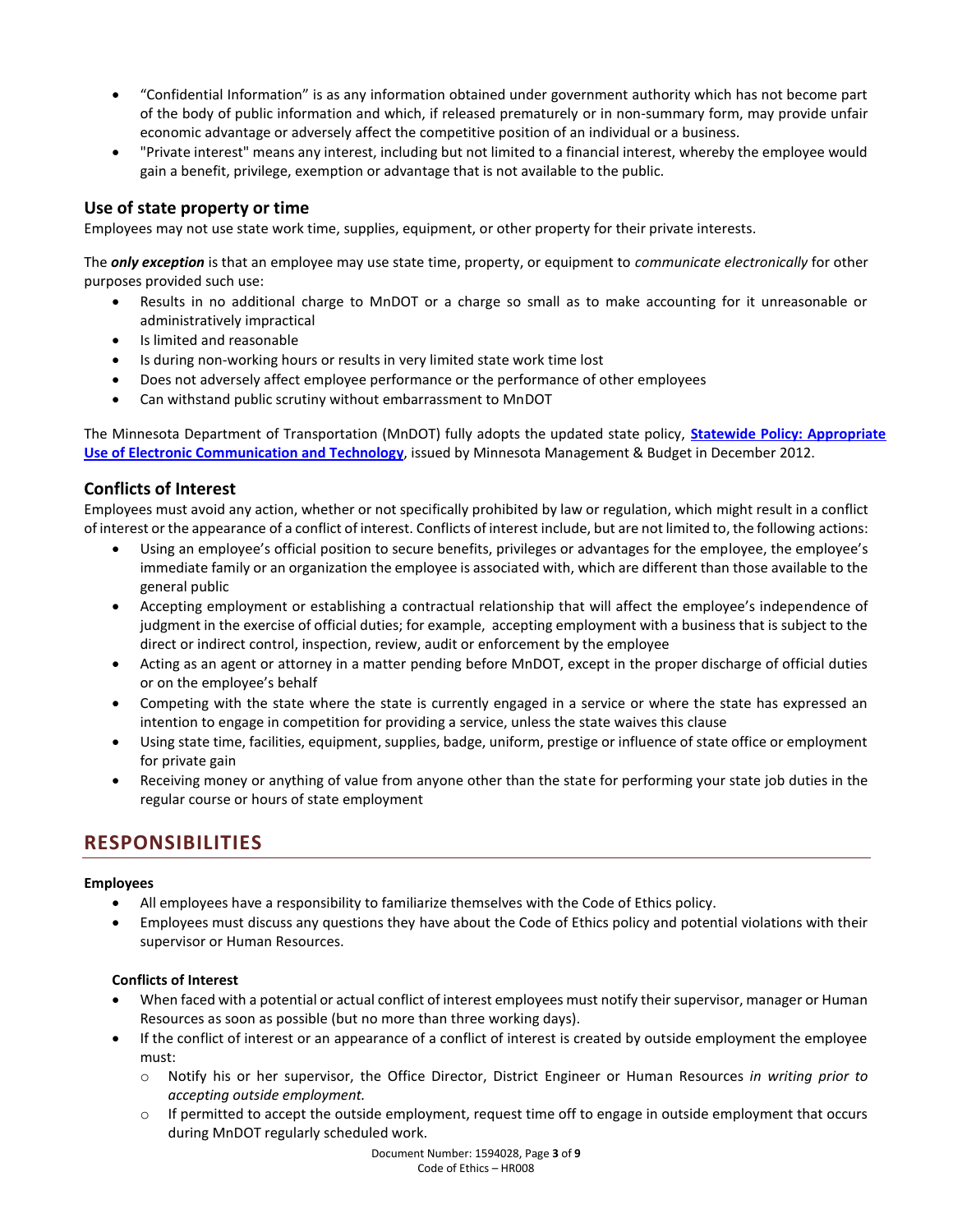- o Not use state resources, time, facilities, or supplies in performing the outside employment.
- o Not accept outside employment that will adversely affect the employee's mental or physical efficiency in fulfilling MnDOT job duties.

### **Supervisors/Managers**

- All supervisors and managers have a responsibility to become familiar with the Code of Ethics policy and ensure that the employees they supervise are aware of and comply with the policy.
- Supervisors and managers must take appropriate administrative action with all employees who are out of compliance with this policy.

### **Conflicts of Interest**

- Upon becoming aware of a potential or actual conflict of interest, discuss the situation in detail with the employee.
- Consult with the appropriate person(s) in the chain of command and/or Human Resources.
- If there appears to be no conflict of interest, notify the employee.
- If a potential or actual conflict of interest exists, take appropriate action including but not limited to:
	- Informing the employee that a conflict of interest exists and that the employee must cease the activity or avoid the situation which is causing conflict of interest.
	- o Reassigning the employee and, when appropriate, assigning the duties causing the conflict to another employee who does not have a conflict of interest.
	- $\circ$  Allowing the employee to continue with the assignment and notifying interested parties of the conflict if it is not possible to reassign the duties to another employee.
	- o Proceeding with disciplinary or remedial action in consultation with the Labor Relations Section
- Send a copy of any correspondence regarding the conflict and its resolution to Human Resources.
- When faced with a potential or actual conflict of interest *applicable to himself*, the supervisor or manager must avoid the situation and immediately notify their manager. Consult Human Resources for assistance.

### **Office Directors, District Engineers, Division Directors**

- All Office Directors, District Engineers, and Division Directors have a responsibility to familiarize themselves with the Code of Ethics policy and ensure that managers and supervisors properly implement this policy.
- All Office Directors, District Engineers, and Division Directors must take appropriate administrative action with all employees who out of compliance with this policy.

### **Conflicts of Interest**

- Upon becoming aware of a potential or actual conflict of interest, obtain all relevant details regarding the conflict.
- Consult with the appropriate person(s) in the chain of command and/or Human Resources.
- If there appears to be no conflict of interest, notify the employee.
- If a potential or actual conflict of interest exists, take appropriate action, including but not limited to:
	- o Informing the employee that a conflict of interest exists and that the employee must cease the activity or avoid the situation which is causing the conflict of interest.
	- o Reassigning the employee or, when appropriate, assigning the duties causing the conflict to another employee who does not have a conflict of interest.
	- o Allowing the employee to continue with the assignment and notifying interested parties of the conflict, if it is not possible to reassign the duties to another employee.
	- $\circ$  Proceeding with disciplinary or remedial action in consultation with the Labor Relations Section
- Send a copy of any correspondence regarding the conflict and its resolution to Human Resources.
- When faced with a potential or actual conflict of interest applicable to themselves, Office Directors, District Engineers, or Division Directors must avoid the situation and immediately notify the appropriate person in the chain of command. Consult Human Resources for assistance.

### **Human Resources**

Human Resources staff has a responsibility to become familiar with the Code of Ethics policy.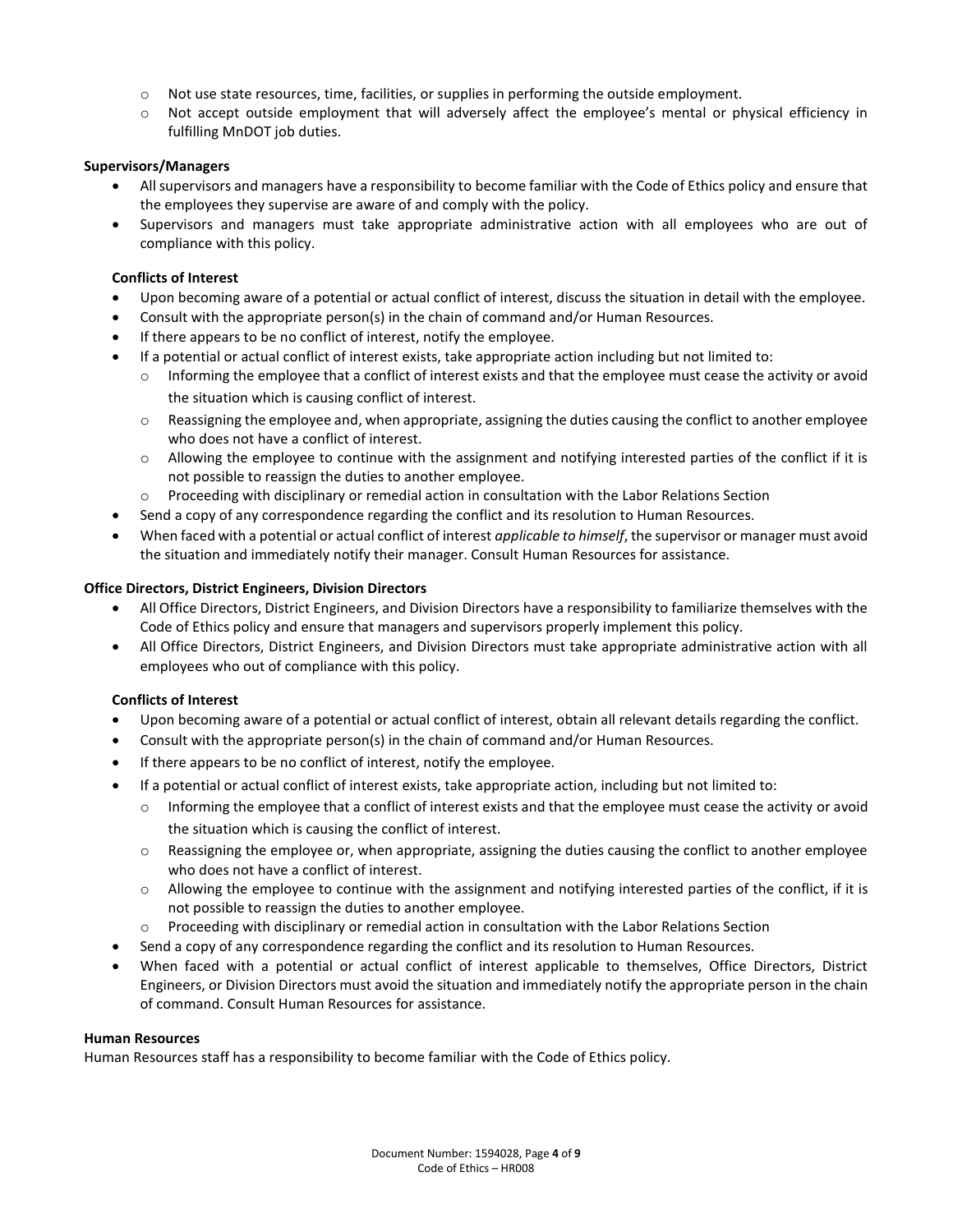## **Conflicts of Interest**

- On receipt of a report of a potential or actual conflict, Human Resources must take appropriate action.
- Appropriate action includes but is not limited to assigning the matter under investigation, issuing a conflict of interest opinion, or requesting the Commissioner of Minnesota Management & Budget to issue a conflict of interest opinion.
- Retain records of determinations of conflicts of interest.
- All current and new employees follow this policy.

# **FREQUENTLY ASKED QUESTIONS**

## **Offer of a free meal**

- **Q:** *An employee attends a meeting at a vendor's office where snacks and refreshments are served; or an employee attends a conference where a vendor is hosting a "hospitality room" with snacks and refreshments. Can the employee partake in the snacks and refreshments?*
- A: Yes, these items are likely of "nominal value" and offered as a courtesy.
- **Q:** *An employee is invited to a breakfast, lunch, or dinner meeting with a vendor to discuss official business. Should the employee accept a meal paid by the vendor?*
- A: Generally, MnDOT's policy is *not* to allow vendors to pay for meals. One exception is the vendor and employee meet regularly and can take turns paying for the meal. Another exception is a meal is part of the meeting that began before the meal and continues during and after the meal.
- **Q:** *Groups of MnDOT employees attending a conference are invited to breakfast, lunch, or dinner by hosts who are also vendors of MnDOT. Should the MnDOT employees accept meals paid by the vendors in this circumstance?*
- A: No. The MnDOT employees are in travel status and MnDOT is responsible for their expenses. MnDOT employees must pay their share of meals and be reimbursed by the state. Additionally, an employee attending a local conference must not accept meals paid by vendors. An alternative approach is to arrange with the host for MnDOT to pay its share of meal costs directly to the host via a "special expense" approved in advance.

## **Gifts from a vendor or company**

- **Q:** *An employee is offered tickets to a sporting event or other entertainment event by a MnDOT vendor. Should the employee accept the tickets?*
- A: No. Since the tickets could be resold, they are not of "nominal value."
- **Q:** *An employee receives an unsolicited gift at home from a vendor with whom MnDOT does business. Should this employee accept the gift?*
- A: No. If the gift is more than "nominal value," it is unacceptable and must be refused and returned. See above in *Responsibilities, Acceptance of Gifts* for a definition of nominal value. Vendors should discontinue this practice.
- **Q:** *An employee is attending a conference with attendees other than MnDOT employees with door prizes. Can the employee accept and keep the door prize?*
- A: If the item is of "nominal value," yes. However, if the items have more than a "nominal value" a gift may not be accepted. Although the selection process to determine the winner of the door prize is random, this does not change the fact that the employee for attending the conference, which is a work assignment, is receiving something of value. Keep in mind that many vendors at a conference who typically contribute the raffle prize have an existing or potential business relationship with MnDOT. Additionally, the **[Minnesota Department of Public Safety, Alcohol and Gambling](https://dps.mn.gov/divisions/age/Pages/default.aspx)  [Enforcement Division](https://dps.mn.gov/divisions/age/Pages/default.aspx)** have advised MnDOT that door prizes at many conferences constitute a "raffle" under Minnesota statutes and rules governing lawful gambling and frequently violate the requirements of these statutes.

### **Q:** *Can employees attend a vendor's annual "open house" or an association's annual social event?*

- A: If employees attend an association's annual social event or a vendor's annual open house, which is not exclusive to MnDOT, they may attend. Employees can attend a vendor social event on personal time and expense.
- **Q:** *An employee who administers a contract between MnDOT and a vendor invites the employee to spend a weekend at a resort at the vendor's expense. Can the employee accept this gift?*
- A: No. This is a gift of more than "nominal value," that has direct influence over the business relationship with the vendor. Finally, it has nothing to do with official MnDOT business.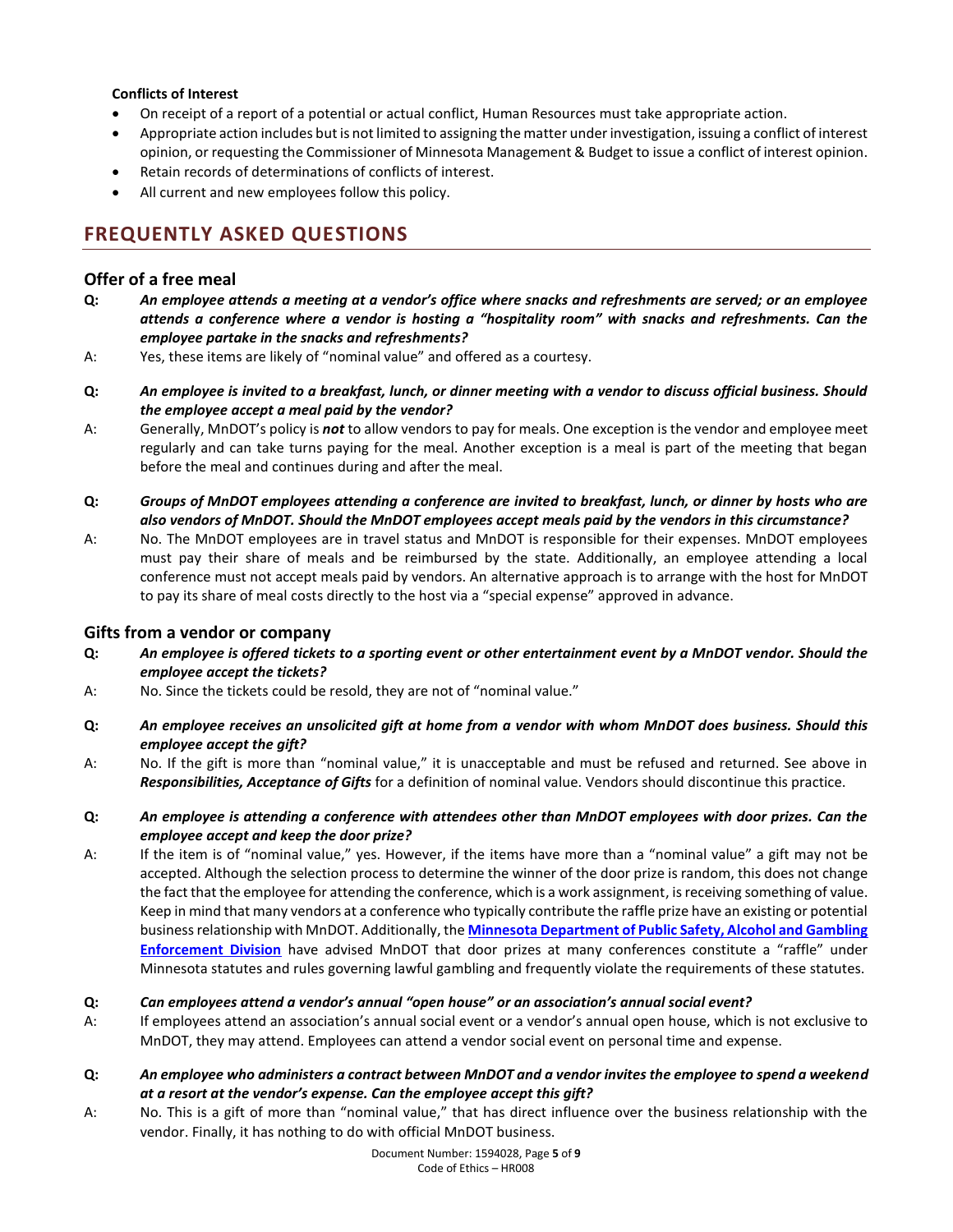- **Q:** *A contractor offers the gift of a turkey to all technicians on a project. Can MnDOT employees accept the gift?*
- A: No. A turkey does not meet the test of "nominal value" because it is a marketable item.
- **Q:** *If an employee stays at a motel/hotel on state business and receives reimbursement from the state for this lodging expense, can he accept motel/hotel "reward points" that can be used in the future for personal lodging expenses not reimbursed by the state?*
- A: No. Employees may not receive anything of value for doing their state job, except for the compensation and benefits provided by the state. They may not receive any payment of expense, gift or reward.

## **Honoraria/expense reimbursement**

- **Q:** *Can a MnDOT employee who works in an information technology position make a presentation to a private-sector business about a new technology-related subject that the employee has gained knowledge about at his MnDOT job? The business wants to pay the employee an honorarium (a non- wage payment for your voluntary services; or a payment to cover travel, preparation, and meals related to the presentation). What should the employee do?*
- A: Before accepting this offer, the employee needs to inform his supervisor about the potential opportunity so that a determination regarding a conflict of interest. An employee can accept an honorarium for making a presentation if:
	- Making the presentation is not a part of his regular job duties;
	- No conflict of interest exists between the MnDOT job duties and the company;
	- The employee does not use state time, resources or confidential information to prepare for the presentation and;
	- The employee uses vacation leave if the presentation occurs during work time.

## **Use of State property and time**

- **Q:** *A number of wellness organizations, such as Weight Watchers© offer classes at MnDOT and charge employees a fee to participate in their programs. A MnDOT employee would like to offer an exercise class at the building and charge a minimal fee. Is that activity permissible under the Code of Ethics policy?*
- A: No. An employee cannot use state property or facilities for "private gain or advantage."
- **Q:** *An employee has a MnDOT vehicle and takes it home for the evening, but needs to stop by the grocery store and run some other errands before going home. Is that okay?*
- A: No. The employee would be using state property, in a very public way, for a private interest. This use would violate the Code of Ethics policy and the **[MnDOT Take Home Vehicles Policy.](http://oit-jboss-prod.dot.state.mn.us/edms/download?docId=906243)**
- **Q:** *An employee works at a truck station and uses a state truck during her shift for work-related duties. Can she also use the state truck to run personal errands on her work breaks or go to lunch?*
- A: No. As with the previous scenario, the employee would be using state property for a private interest. This use would violate the Code of Ethics policy and the **[MnDOT Take Home Vehicles Policy](http://oit-jboss-prod.dot.state.mn.us/edms/download?docId=906243)**. However, if an employee is in travel status, they can use the vehicle to obtain a meal.
- **Q:** *MnDOT is sponsoring a meeting and an employee wants to place brochures for his private training business at the meeting, hoping to solicit some business from the attendees. Can the employee do this?*
- A: No. The employee would be getting a benefit or an advantage for himself that is not available to the public. Similarly, it is not appropriate to advertise for a personal business on the ihub internal MnDOT website bulletin board.
- **Q:** *An employee wants to borrow survey equipment over the weekend so she can measure some land for a friend as a favor. Is that OK?*
- A: No. It is not appropriate for an employee to use state equipment for her private interest (doing a favor for a friend) or any other use not in the interest of the state.
- **Q:** *An employee is on her lunch break and checks her personal email account through her state computer. She sees a message from her friend that contains a link to information that she has been waiting for. Is it appropriate for her to use her state computer for this purpose, and if it is, can she open the link contained in her personal email?*
- A: It is permissible for the employee to use her state computer to check her personal email account on her lunch break. The **[Statewide Policy: Appropriate Use of Electronic Communication and Technology](https://mn.gov/admin/assets/ElecComm-final-1-11-2012_tcm36-206403.pdf)**, states "While employees may make personal use of State technology such as e-mail and Internet access, the amount of use during working hours is expected to be de minimis. De minimis use is so small or minimal in difference that it does not matter or the law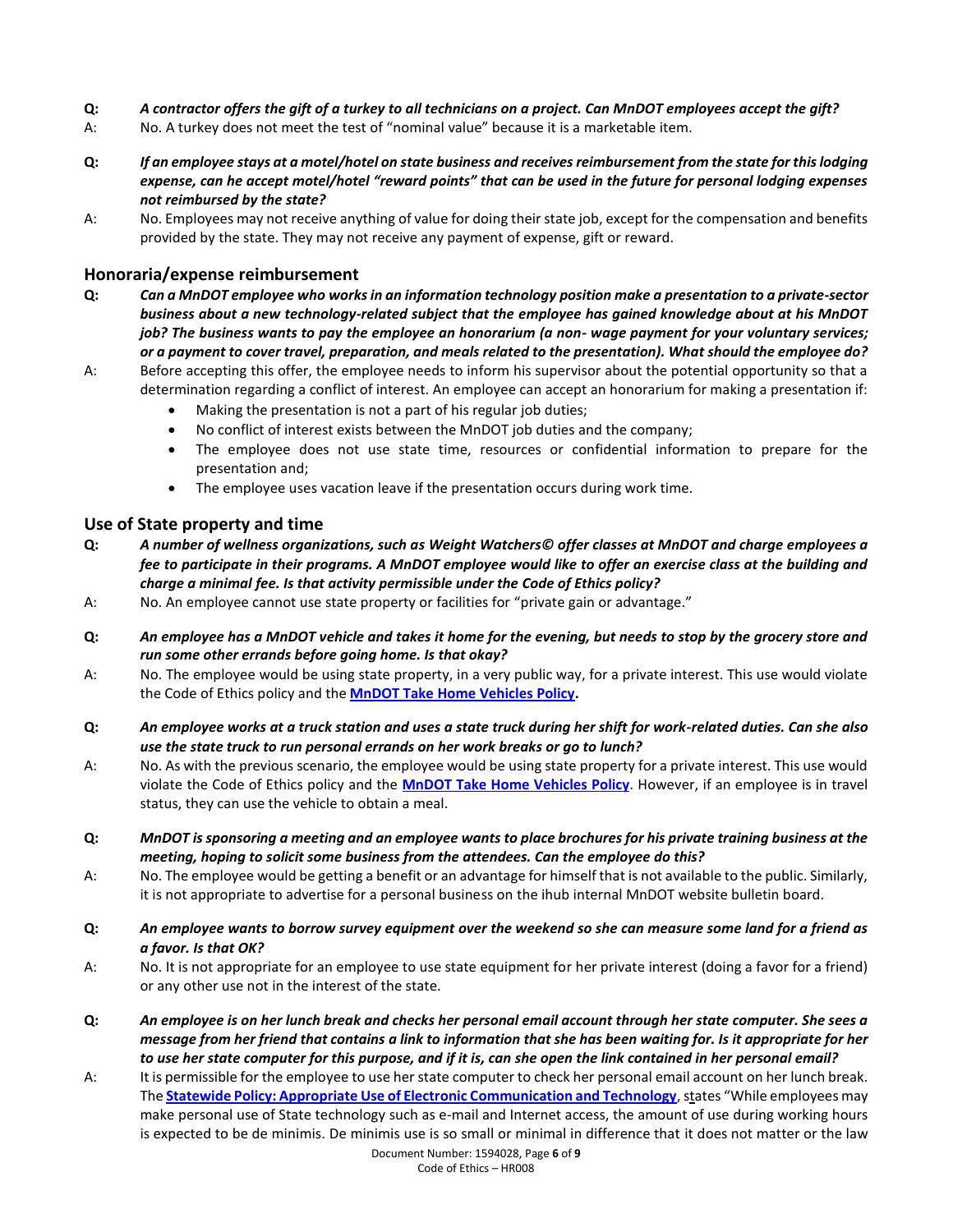does not consider it. Excessive time spent on such personal activities during working hours will subject the employee to disciplinary action."

However, the employee must not use MnDOT equipment to open an attachment or click on links in personal email accounts. Employees must not open any attachments or links in your MnDOT account, even from a known source, unless they are expected or verified.

- **Q:** *An employee is on his lunch break and is doing some online shopping using his state computer. He makes a purchase and lists his MnDOT email address as the place to send the purchase confirmation email. Is this OK?*
- A: It is OK for the employee to do some shopping on his own time; however, he must not use the MnDOT email address to make a personal purchase. The MnDOT email address is for state-related business.
- **Q:** *An employee does not have a personal computer so she has signed up to get regular sales updates from Pet World at her state email address and only looks at these email updates during breaks or lunch. Should the employee be doing this?*
- A: No. Employees must not subscribe to automatic emails unless they are job-related. Exceptions are emails received from school or childcare providers or military duty communications.
- **Q:** *Can an employee use MnDOT trash receptacles to dispose of personal household trash or appliances?*
- A: No. This would be using state property/resources for personal benefit. The disposal of personal trash or appliances is the responsibility of each individual.

### **Conflicts of Interest**

- **Q:** *A MnDOT employee is planning a conference. Can the employee solicit or accept money, prizes, food, or sponsorship of a hospitality room from a vendor the MnDOT has a business relationship with or a party that the department regulates?*
- A: No. Based on Minnesota Management & Budget response, "this would be using your employment with the state to secure benefits or privileges not available to the general public. A business could see this type of solicitation as pressure. They might construe the solicitation as a requirement to do business with the state even if attempts are made to make the gift voluntary. Any contributions to the state must be approved by Minnesota Management & Budget unless otherwise provided by law."
- **Q:** *Can state employees take advantage of special discounts or offers made by private businesses to "government employees" without violating the Code of Ethics for Executive Branch employees? For example, would acceptance of a special discount or offer from AAA, AARP, a cell phone company, etc., violate the prohibition on employees accepting gifts or violate the conflict of interest prohibition?*
- **A:** Special discounts or offers made generically to "government employees" are generally not a violation of the Code of Ethics prohibition on gifts. Employees may generally take advantage of these offers, unless there is a conflict of interest between their work responsibilities and the private business that is making the offer.
- **Q:** *A MnDOT employee is part owner in his son-in-law's company that manufactures road-paving equipment, but is not employed by the company. The son-in- law's company wants to bid on contract with MnDOT to supply roadpaving equipment. The state employee's job duties do not involve making decisions about the contract award. Should the state employee be concerned?*
- **A:** Yes! According to **[Minnesota Statute §161.33](https://www.revisor.mn.gov/statutes/?id=161.33)**, "unlawful for any member or employee of the Department of Transportation to be directly or indirectly interested in any contract for the construction or improvement of any public road or bridge, or in any contract for the repair, purchase or sale of any road machinery, equipment, materials, or supplies to be used thereon. Any person violating any of the foregoing provisions shall be guilty of a *gross misdemeanor* (emphasis added)."

## **Outside Employment**

- **Q:** *An employee applies for a job with a contractor who does business with MnDOT. The employee has no influence in selecting contractors who work on MnDOT projects. However, the employee's work duties include inspecting work performed by this specific contractor. Should the employee report this situation to anyone?*
- A: Yes. Under this policy, it is the responsibility of the employee to report this situation to his or her supervisor or Human Resources. Accepting employment with a business that is subject to the direct or indirect control, inspection,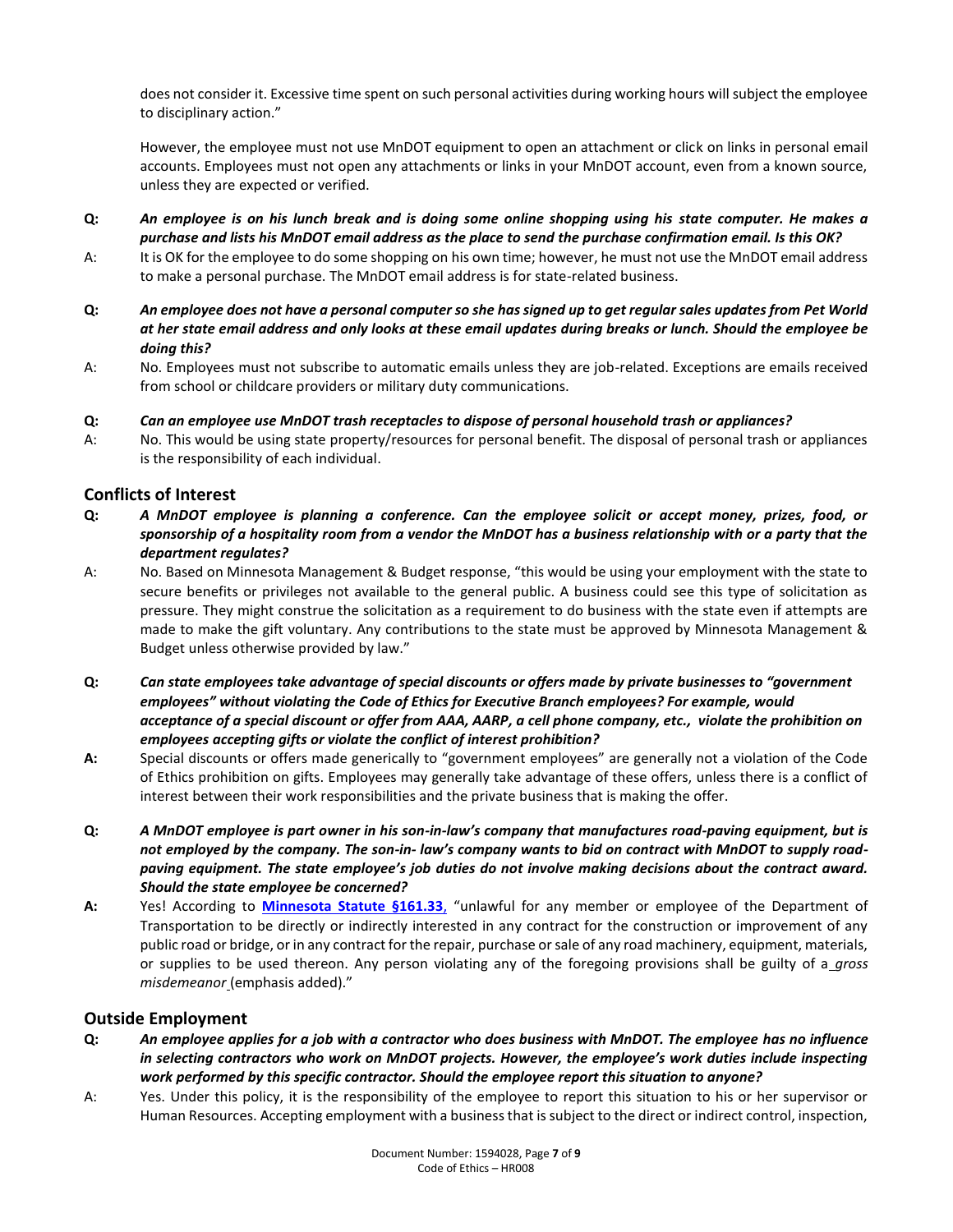review, audit or enforcement by the employee is a conflict of interest. This matter must be discussed to determine if the employee can accept this outside employment.

- **Q:** *An employee is offered a consultant contract by a trucking company to assist it in achieving U.S. DOT safety ratings. The employee's MnDOT job duties include the regulation of trucking companies. Can the employee accept the trucking company's offer to be its consultant?*
- **A:** If the trucking company were regulated by MnDOT, it would be a conflict of interest to become a consultant for this company. If it is not regulated by MnDOT, it may be possible for the employee to become a consultant if no other conflicts of interest are apparent. No state property or time could be used by the employee to perform the consultant services.
- **Q:** *An employee runs a private business from home. The brochures and business cards for the employee's business list the employee's MnDOT e-mail and business address for contact information. Occasionally, the employee corresponds with clients from his MnDOT office and sells them products. Is this permitted under the Code of Ethics policy?*
- **A:** The employee's actions are inappropriate since state property (state computer, office and e-mail) and time are being used for private gain. In general, MnDOT property must only be used for state business.
- **Q:** *An employee is a licensed attorney, but her MnDOT job is not a legal position. An acquaintance has asked the employee to represent him in a lawsuit against MnDOT. Can the employee have this type of outside employment?*
- **A:** No. An employee cannot act as an attorney or any type of an agent in a matter pending before or against MnDOT.
- **Q:** *MnDOT has a contract with the County of Up North to provide snowplowing. A state employee runs a snow plowing business in her off-hours in the same county. Can the employee bid against MnDOT in an attempt to be awarded the county's snowplowing contract?*
- **A:** No. A state employee cannot compete with the state where the state is currently engaged in a service or where the state has expressed an intention to engage in competition for providing a service, unless the state waives this restriction.

# **FORMS/INSTRUCTIONS**

**[MMB Political Activity of State Employees Form](http://beta.mmb.state.mn.us/doc/hr/policy/pol-activity.pdf)**

# **RELATED INFORMATION**

**[MMB Code of Ethics FAQs, HR/LR General Memo #2015-5](https://mn.gov/mmb/assets/2015-5---Code-of-Ethics-FAQ_tcm1059-125236.pdf) MMB Code of Ethics - [Acceptance of Discounts Offered to Government Employees, HR/LR Policy #1332](https://mn.gov/mmb/assets/1332-code-ofethics_tcm1059-233713.pdf) MMB Code of Ethics - [Meeting Planners' Exemption, Policy #1339](https://mn.gov/mmb/assets/1339-codeofethicsmeetingplanner-exemption_tcm1059-233712.pdf) [MMB Solicitations, Policy #1393](https://mn.gov/mmb/assets/1393---Solicitations_tcm1059-124703.pdf) [MMB Statewide Policy: Appropriate Use of Electronic Communication and Technology](https://mn.gov/admin/assets/ElecComm-final-1-11-2012_tcm36-206403.pdf) [Minnesota Statutes §15.435](https://www.google.com/url?sa=t&rct=j&q=&esrc=s&frm=1&source=web&cd=1&cad=rja&uact=8&ved=0CCIQFjAA&url=https%3A%2F%2Fwww.revisor.mn.gov%2Fstatutes%2F%3Fid%3D15.435&ei=4seCVZzCBsbZsAXPhYNY&usg=AFQjCNG_wMZ9o1uNOVRDrlL_3y9VYA9Zaw&bvm=bv.96041959,d.b2w)**